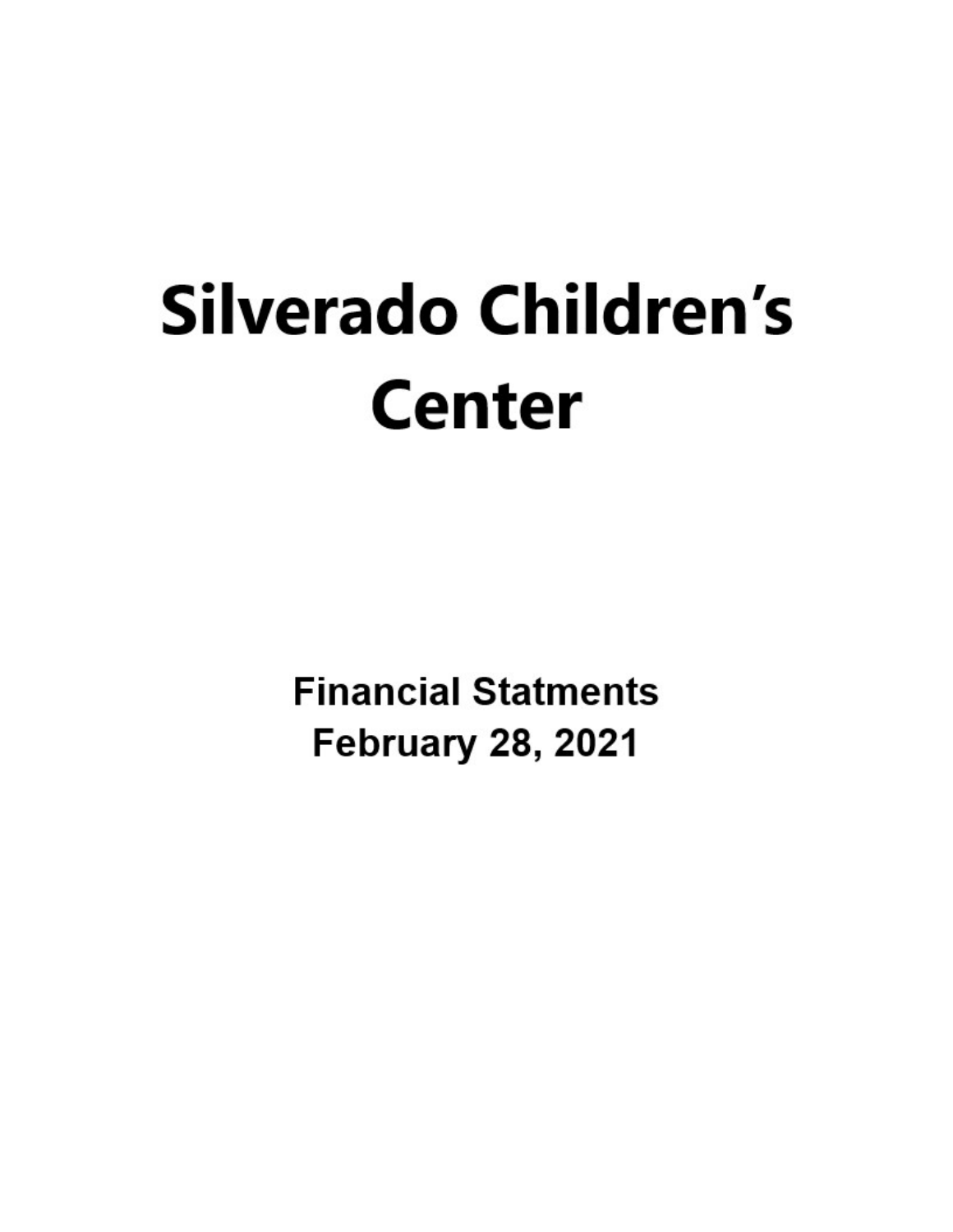## 8:06 PM

## 03/12/21 03/12/21

Cash Basis February 2021

|                                                                                                    | Feb 21                | Jul '20 - Feb 21        |
|----------------------------------------------------------------------------------------------------|-----------------------|-------------------------|
| Ordinary Income/Expense<br>Income<br>4010 · Donations                                              |                       |                         |
| 4012 - Animal Care Donations<br>6962 · Animal Care Expense<br>4012 · Animal Care Donations - Other | 0.00<br>0.00          | $-3275$<br>135.41       |
| Total 4012 · Animal Care Donations                                                                 | 0.00                  | 102.66                  |
| 4010 · Donations - Other                                                                           | 0.00                  | 2,458.36                |
| Total 4010 · Donations                                                                             | 0.00                  | 2,561.02                |
| 4040 · Grants<br>4046 · CARES Act Grant<br>4044 - CSCP Grant *Restrictive*                         | 0.00<br>0.00          | 10.675.00<br>3.772.47   |
| Total 4040 · Grants                                                                                | 0.00                  | 14,447.47               |
| 4050 · Late Payment Fees<br>4080 · Registration Fees<br>4090 · Tuition                             | $-10.00$<br>300.00    | $-40.00$<br>2,475.00    |
| 4091 · Paypal Fees<br>4090 · Tuition - Other                                                       | $-58.53$<br>14,351.86 | $-627.02$<br>108,454.89 |
| Total 4090 · Tuition                                                                               | 14,293.33             | 107,827.87              |
| <b>Total Income</b>                                                                                | 14,583.33             | 127,271.36              |
| Expense<br>66900 · Reconciliation Discrepancies<br>6969 · Playground Project                       | 384.89<br>86.04       | 384.89<br>86.04         |
| 6000 · Advertising<br>6020 · Auto Expense<br>$6022 \cdot Gas$                                      | 0.00<br>0.00          | 455.56<br>85 28         |
| 6025 · Repairs & Maintenance                                                                       | 0.00                  | 129.06                  |
| Total 6020 · Auto Expense                                                                          | 0.00                  | 214.34                  |
| 6050 · Bank Service Charges<br>6090 · Dues & Subscriptions<br>6200 · Insurance Expense             | 0.00<br>146.97        | 12.00<br>792.05         |
| 6203 · Health<br>6202 · Worker's Comp                                                              | 472.52<br>0.00        | 3,809.55<br>1,015.11    |
| Total 6200 · Insurance Expense                                                                     | 472.52                | 4,824.66                |
| 6550 · Office Expense<br>6958 · Staff Gift                                                         | 0.00                  | 405.66                  |
| 6957 · Furniture<br>6555 · Health & Safety                                                         | 0.00<br>0.00          | 208.97<br>184.32        |
| 6554 · Paper Products<br>6551 · Internet Access                                                    | 79.39<br>163.20       | 302.24<br>683.78        |
| 6552 · Office Supplies                                                                             | 188.97                | 553.31                  |
| 6553 · Website<br>6550 · Office Expense - Other                                                    | 169.99<br>0.00        | 1.025.73<br>186.91      |
| Total 6550 · Office Expense                                                                        | 601.55                | 3.550.92                |
| 6640 · Legal & Prof Fees<br>6642 · Legal<br>6644 · Bookkeeping                                     | 345.00<br>0.00        | 345.00<br>5,823.25      |
| Total 6640 · Legal & Prof Fees                                                                     | 345.00                | 6.168.25                |
| 6790 · Salaries & Wages<br>6793 · Director<br>$6792 \cdot$ Staff                                   | 4 342 00<br>6.402.62  | 33,430.68<br>45.897.34  |
| Total 6790 · Salaries & Wages                                                                      | 10.744.62             | 79,328.02               |
| 6800 · Payroll Expenses<br>6806 · Payroll Processing Fees                                          | 240.00                | 903.84                  |
| 6801 · ETT<br>6803 · Medicare                                                                      | 0.00<br>153.91        | 14.93<br>1,138.75       |
| 6804 · Social Security<br>6805 · SUI                                                               | 412.31<br>239.24      | 4.623.34<br>568.81      |
| 6800 · Payroll Expenses - Other                                                                    | 254.96                | 345.52                  |
| Total 6800 · Payroll Expenses                                                                      | 1.300.42              | 7,595.19                |
| 6820 · Postage<br>6840 · Professional Development                                                  | 0.00<br>0.00          | 95.60<br>$-110.00$      |
| 6900 · Repairs & Mtce<br>6908 · OC Parks Inspection Corrections                                    | 73.98                 | 73.98                   |
| 6901 · Building/Grounds<br>6905 · Janitorial                                                       | 555.48<br>800.00      | 6,852.02<br>6,917.63    |
| 6900 · Repairs & Mtce - Other                                                                      | 937.49                | 1,048.57                |
| Total 6900 · Repairs & Mtce<br>6940 · Utilities                                                    | 2.366.95              | 14,892.20               |
| 6941 · Gas & Electric<br>6943 · Trash                                                              | 331.51<br>120.79      | 1,982.62<br>983.30      |
| Total 6940 - Utilities                                                                             | 452.30                | 2.965.92                |
| 6950 · Program Expense<br>6956 · Consumables/Art Supplies                                          | 384.08                | 695.84                  |
| 6951 · Animal Supplies<br>6952 - Curriculum Supp/Non Consumable                                    | 151.38<br>111.19      | 1,497.37<br>184.32      |
| 6954 · Outdoor Items                                                                               | 0.00                  | 278.62                  |
| 6955 · Snacks/Food<br>6950 · Program Expense - Other                                               | 205.58<br>0.00        | 1.787.07<br>12.99       |
| Total 6950 · Program Expense                                                                       | 852.23                | 4,456.21                |
| 6970 · Telephone<br>6980 · Travel & Entertainment                                                  | 108.61                | 1,658.87                |
| 6983 · Meals<br>6980 · Travel & Entertainment - Other                                              | 34.82<br>0.00         | 407.17<br>30.22         |
| Total 6980 · Travel & Entertainment                                                                | 34.82                 | 437.39                  |
| <b>Total Expense</b>                                                                               | 17,896.92             | 127,808.11              |
| Net Ordinary Income                                                                                | $-3,313.59$           | $-536.75$               |
| Other Income/Expense<br>Other Income<br>7010 · Interest Income                                     | 0.10                  | 0.72                    |
| <b>Total Other Income</b>                                                                          | 0.10                  | 0.72                    |
| Net Other Income                                                                                   | 0.10                  | 0.72                    |
| Net Income                                                                                         | $-3,313.49$           | $-536.03$               |
|                                                                                                    |                       |                         |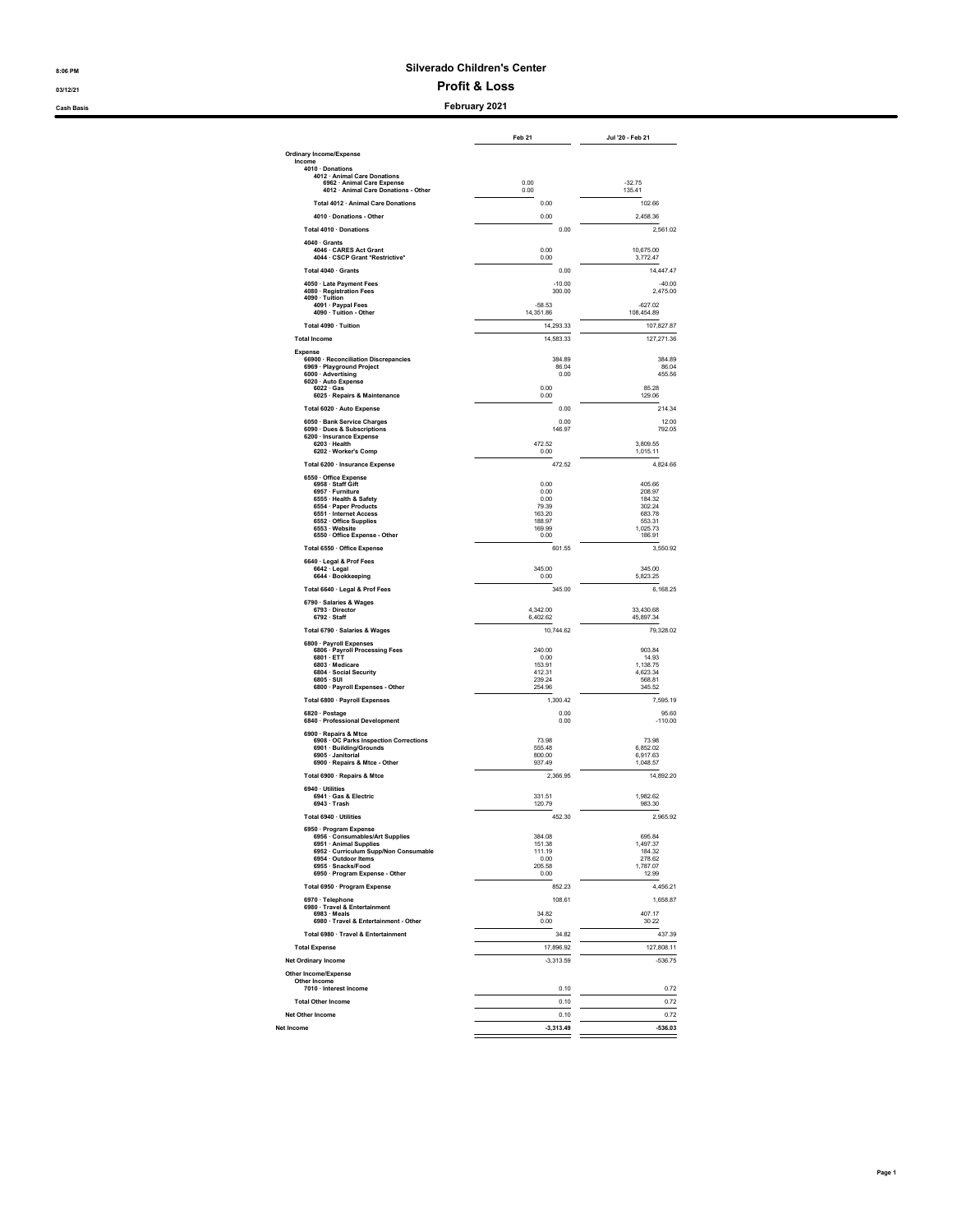## 8:08 PM

# 03/12/21 03/12/21

Jul 20 Aug 20 Sep 20 Oct 20 Nov 20 Dec 20

| <b>Cash Basis</b>                                                                                                                                           |               | July 2020 through February 2021 |               |  |
|-------------------------------------------------------------------------------------------------------------------------------------------------------------|---------------|---------------------------------|---------------|--|
|                                                                                                                                                             | <b>Jul 20</b> | Aug 20                          | Sep 20        |  |
| Ordinary Income/Expense<br>Income<br>4010 · Donations<br>4012 · Animal Care Donations<br>6962 · Animal Care Expense<br>4012 · Animal Care Donations - Other | 0.00<br>0.00  | 0.00<br>0.00                    | 0.00<br>50.41 |  |
| Total 4012 - Animal Care Donations                                                                                                                          | 0.00          | 0.00                            | 50.41         |  |
| 4010 · Donations - Other                                                                                                                                    | 450.00        | 0.00                            | 1.000.00      |  |
| Total 4010 · Donations                                                                                                                                      | 450.00        | 0.00                            | 1.05          |  |

| 4012 · Animal Care Donations<br>6962 · Animal Care Expense<br>4012 · Animal Care Donations - Other                        | 0.00<br>0.00          | 0.00<br>0.00           | 0.00<br>50.41          | 0.00<br>85.00          | $-32.75$<br>0.00       | 0.00<br>0.00          |
|---------------------------------------------------------------------------------------------------------------------------|-----------------------|------------------------|------------------------|------------------------|------------------------|-----------------------|
| Total 4012 · Animal Care Donations                                                                                        | 0.00                  | 0.00                   | 50.41                  | 85.00                  | $-32.75$               | 0.00                  |
| 4010 · Donations - Other                                                                                                  | 450.00                | 0.00                   | 1,000.00               | 632.06                 | 0.00                   | 376.30                |
| Total 4010 · Donations                                                                                                    | 450.00                | 0.00                   | 1,050.41               | 717.06                 | $-32.75$               | 376.30                |
| 4040 · Grants<br>4046 · CARES Act Grant                                                                                   | 0.00                  | 0.00                   | 0.00                   | 0.00                   | 0.00                   | 10,675.00             |
| 4044 · CSCP Grant *Restrictive*                                                                                           | 3,950.27              | $-177.80$              | 0.00                   | 0.00                   | 0.00                   | 0.00                  |
| Total 4040 · Grants                                                                                                       | 3,950.27              | $-177.80$              | 0.00                   | 0.00                   | 0.00                   | 10,675.00             |
| 4050 · Late Payment Fees<br>4080 · Registration Fees<br>4090 · Tuition                                                    | 0.00<br>550.00        | 0.00<br>900.00         | 0.00<br>250.00         | 0.00<br>400.00         | 0.00<br>0.00           | 0.00<br>0.00          |
| 4091 · Paypal Fees<br>4090 · Tuition - Other                                                                              | $-37.55$<br>8,125.29  | $-71.44$<br>9,369.63   | $-90.46$<br>20,871.46  | $-125.09$<br>12,665.90 | $-100.31$<br>18,163.04 | $-76.68$<br>10,516.69 |
| Total 4090 · Tuition                                                                                                      | 8,087.74              | 9.298.19               | 20,781.00              | 12.540.81              | 18,062.73              | 10,440.01             |
| <b>Total Income</b>                                                                                                       | 13,038.01             | 10,020.39              | 22,081.41              | 13,657.87              | 18,029.98              | 21,491.31             |
| Expense<br>66900 · Reconciliation Discrepancies<br>6969 · Playground Project<br>6000 · Advertising<br>6020 · Auto Expense | 0.00<br>0.00<br>25.17 | 0.00<br>0.00<br>185.33 | 0.00<br>0.00<br>112.18 | 0.00<br>0.00<br>132.88 | 0.00<br>0.00<br>0.00   | 0.00<br>0.00<br>0.00  |
| $6022 \cdot Gas$<br>6025 · Repairs & Maintenance                                                                          | 0.00<br>0.00          | 0.00<br>0.00           | 0.00<br>0.00           | 25.55<br>0.00          | 0.00<br>0.00           | 0.00<br>0.00          |
| Total 6020 · Auto Expense                                                                                                 | 0.00                  | 0.00                   | 0.00                   | 25.55                  | 0.00                   | 0.00                  |
| 6050 · Bank Service Charges                                                                                               | 0.00                  | 0.00                   | 0.00                   | 12.00                  | 0.00                   | 0.00                  |
| 6090 · Dues & Subscriptions<br>6200 · Insurance Expense<br>6203 · Health                                                  | 196.96<br>491.36      | 90.97<br>407.71        | 62.97<br>491.36        | 86.25<br>491.36        | 68.98<br>491.36        | 69.97<br>491.36       |
| 6202 · Worker's Comp                                                                                                      | 0.00                  | 835.75                 | 752.18                 | 0.00                   | $-1,325.00$            | 752.18                |
| Total 6200 · Insurance Expense                                                                                            | 491.36                | 1,243.46               | 1,243.54               | 491.36                 | $-833.64$              | 1,243.54              |
| 6550 · Office Expense<br>6958 · Staff Gift<br>6957 · Furniture                                                            | 0.00<br>0.00          | 180.68<br>0.00         | 29.79<br>0.00          | 45.95<br>19.64         | 138.21<br>189.33       | 11.03<br>0.00         |
| 6555 · Health & Safety<br>6554 · Paper Products                                                                           | 0.00<br>0.00          | 73.34<br>59.41         | 26.33<br>61.77         | 0.00<br>0.00           | 57.72<br>0.00          | 0.00<br>56.72         |
| 6551 · Internet Access<br>6552 · Office Supplies                                                                          | 64.20<br>21.53        | 64.20<br>0.00          | 64.20<br>139.58        | 64.20<br>0.00          | 64.20<br>142.21        | 64.20<br>0.00         |
| 6553 · Website<br>6550 · Office Expense - Other                                                                           | 0.00<br>0.00          | 0.00<br>0.00           | 0.00<br>0.00           | 775.75<br>0.00         | 0.00<br>22.36          | 79.99<br>0.00         |
| Total 6550 · Office Expense                                                                                               | 85.73                 | 377.63                 | 321.67                 | 905.54                 | 614.03                 | 211.94                |
| 6640 · Legal & Prof Fees                                                                                                  |                       |                        |                        |                        |                        |                       |
| 6642 · Legal<br>6644 · Bookkeeping                                                                                        | 0.00<br>540.00        | 0.00<br>640.00         | 0.00<br>700.00         | 0.00<br>680.00         | $0.00$<br>587.50       | 0.00<br>1,793.75      |
| Total 6640 · Legal & Prof Fees                                                                                            | 540.00                | 640.00                 | 700.00                 | 680.00                 | 587.50                 | 1,793.75              |
| 6790 · Salaries & Wages                                                                                                   |                       |                        |                        |                        |                        |                       |
| 6793 · Director<br>$6792 \cdot$ Staff                                                                                     | 3,443.74<br>3,153.58  | 3,934.94<br>5,695.76   | 4,342.00<br>8,742.21   | 4,342.00<br>6,595.06   | 4,342.00<br>5,305.28   | 4,342.00<br>4,884.89  |
| Total 6790 · Salaries & Wages                                                                                             | 6,597.32              | 9,630.70               | 13,084.21              | 10,937.06              | 9,647.28               | 9,226.89              |
| 6800 · Payroll Expenses                                                                                                   |                       |                        |                        |                        |                        |                       |
| 6806 · Payroll Processing Fees<br>$6801 \cdot ETT$                                                                        | $-3.12$<br>1.07       | 122.50<br>2.13         | 140.00<br>4.11         | 56.70<br>1.79          | 140.00<br>0.79         | 122.50<br>0.29        |
| 6803 · Medicare<br>6804 · Social Security                                                                                 | 93.77<br>400.94       | 137.77<br>589.03       | 187.80<br>803.12       | 156.71<br>670.00       | 138.00<br>590.05       | 135.52<br>579.47      |
| 6805 · SUI<br>6800 · Payroll Expenses - Other                                                                             | 33.17<br>0.00         | 65.73<br>0.00          | 127.74<br>0.00         | 39.43<br>0.00          | -47.32<br>0.00         | 6.41<br>$-32.35$      |
| Total 6800 · Payroll Expenses                                                                                             | 525.83                | 917.16                 | 1,262.77               | 924.63                 | 821.52                 | 811.84                |
| 6820 · Postage                                                                                                            | 0.00                  | 0.00                   | 0.00                   | 0.00                   | 0.00                   | 27.50                 |
| 6840 · Professional Development                                                                                           | 0.00                  | $-110.00$              | 0.00                   | 0.00                   | 0.00                   | 0.00                  |
| 6900 · Repairs & Mtce<br>6908 OC Parks Inspection Corrections<br>6901 · Building/Grounds                                  | 0.00<br>259.99        | 0.00<br>996.40         | 0.00<br>2,031.73       | 0.00<br>450.00         | 0.00<br>1,980.46       | 0.00<br>288.98        |
| 6905 · Janitorial                                                                                                         | 1,120.27              | 570.76                 | 640.00                 | 920.00                 | 1.220.00               | 760.00                |
| 6900 · Repairs & Mtce - Other<br>Total 6900 · Repairs & Mtce                                                              | 0.00<br>1,380.26      | 0.00<br>1,567.16       | 0.00<br>2,671.73       | 0.00<br>1,370.00       | 0.00<br>3,200.46       | 0.00<br>1,048.98      |
| 6940 · Utilities                                                                                                          |                       |                        |                        |                        |                        |                       |
| 6941 · Gas & Electric<br>$6943 \cdot$ Trash                                                                               | 138.76<br>120.77      | 150.67<br>120.78       | 501.02<br>120.79       | 322.34<br>120.78       | 140.58<br>120.79       | 164.91<br>137.81      |
| Total 6940 · Utilities                                                                                                    | 259.53                | 271.45                 | 621.81                 | 443.12                 | 261.37                 | 302.72                |
| 6950 · Program Expense                                                                                                    |                       |                        |                        |                        |                        |                       |
| 6956 Consumables/Art Supplies<br>6951 · Animal Supplies                                                                   | 0.00<br>79.28         | 106.14<br>197.12       | 185.07<br>432.98       | 0.00<br>135.75         | 17.22<br>164.21        | 30.21<br>105.05       |
| 6952 · Curriculum Supp/Non Consumable<br>6954 · Outdoor Items                                                             | 0.00<br>0.00          | 0.00<br>0.00           | 0.00<br>0.00           | 27.36<br>0.00          | 24 23<br>0.00          | 0.00<br>171.95        |
| 6955 · Snacks/Food<br>6950 · Program Expense                                                                              | 148.27<br>u.uu        | 311.18<br>u.uu         | 325.28<br>u.uu         | 206.97<br>12.95        | 285.68<br>0.00         | 99.16<br>0.00         |
| Total 6950 · Program Expense                                                                                              | 227.55                | 614.44                 | 943.33                 | 383.07                 | 491.34                 | 406.37                |
| 6970 · Telephone                                                                                                          | 233.19                | 412.32                 | 35.30                  | 224.00                 | 235.54                 | 306.86                |
| 6980 · Travel & Entertainment<br>$6983 \cdot$ Meals<br>6980 · Travel & Entertainment - Other                              | 23.18<br>0.00         | 107.28<br>0.00         | 39.90<br>0.00          | 29.01<br>0.00          | 0.00<br>30.22          | 85.19<br>0.00         |
| Total 6980 · Travel & Entertainment                                                                                       | 23.18                 | 107.28                 | 39.90                  | 29.01                  | 30.22                  | 85.19                 |
| <b>Total Expense</b>                                                                                                      | 10,586.08             | 15,947.90              | 21,099.41              | 16,644.47              | 15,124.60              | 15,535.55             |
| Net Ordinary Income                                                                                                       | 2,451.93              | $-5,927.51$            | 982.00                 | $-2,986.60$            | 2,905.38               | 5,955.76              |
| Other Income/Expense                                                                                                      |                       |                        |                        |                        |                        |                       |
| Other Income<br>7010 · Interest Income                                                                                    | 0.06                  | 0.08                   | 0.08                   | 0.09                   | 0.07                   | 0.11                  |
| <b>Total Other Income</b>                                                                                                 | 0.06                  | 0.08                   | 0.08                   | 0.09                   | 0.07                   | 0.11                  |
| <b>Net Other Income</b>                                                                                                   | 0.06                  | 0.08                   | 0.08                   | 0.09                   | 0.07                   | 0.11                  |
| Net Income                                                                                                                | 2,451.99              | $-5,927.43$            | 982.08                 | $-2,986.51$            | 2,905.45               | 5,955.87              |
|                                                                                                                           |                       |                        |                        |                        |                        |                       |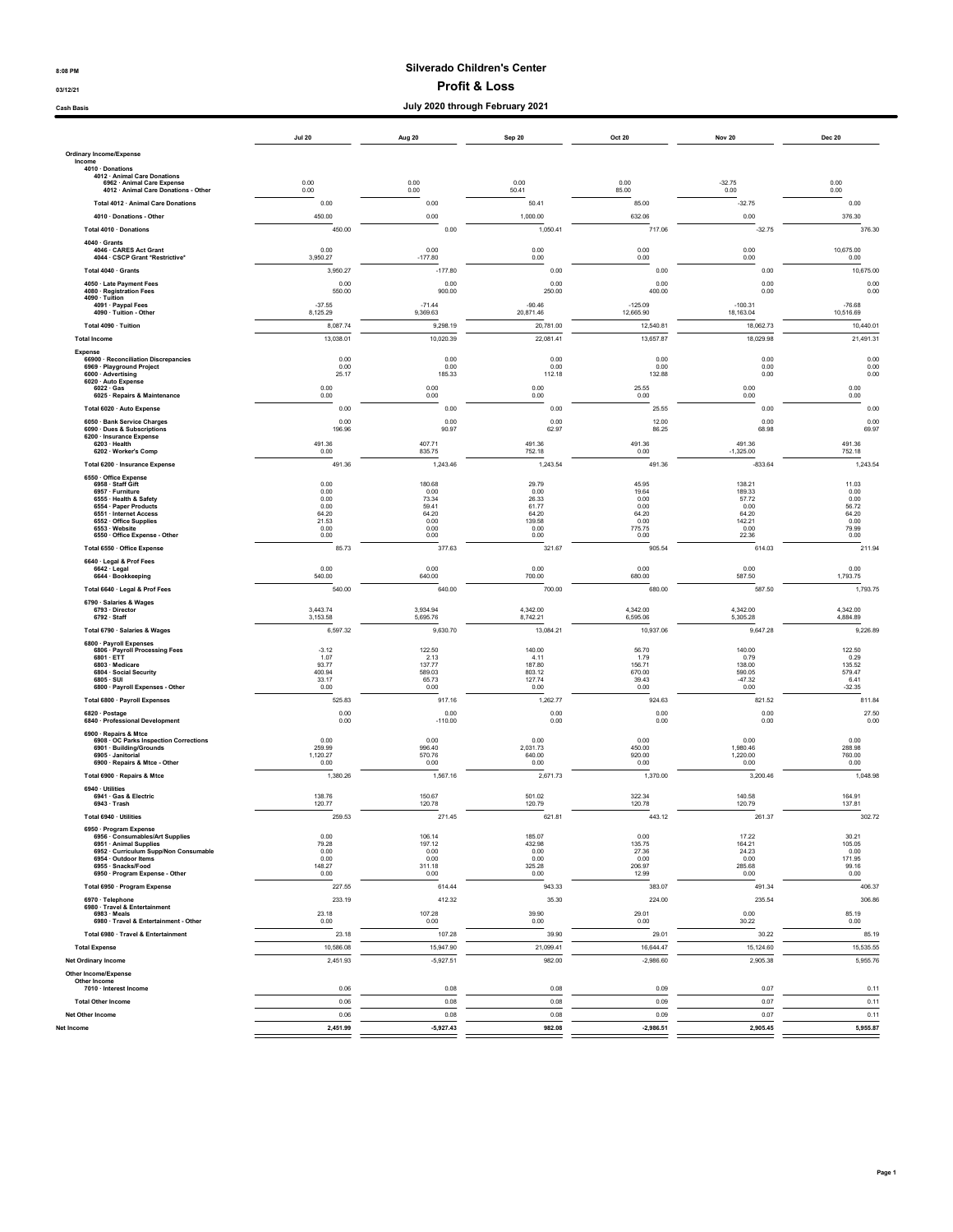#### 8:08 PM 03/12/21 Profit & Loss

## Cash Basis July 2020 through February 2021

Jan 21 **Feb 21** TOTAL

|                                                                                       | Jan 21       |        | Feb 21 |               | TOTAL                 |
|---------------------------------------------------------------------------------------|--------------|--------|--------|---------------|-----------------------|
| Ordinary Income/Expense<br>Income<br>4010 · Donations<br>4012 - Animal Care Donations |              |        |        |               |                       |
| 6962 · Animal Care Expense                                                            | 0.00         |        | 0.00   |               | $-32.75$              |
| 4012 · Animal Care Donations - Other                                                  | 0.00         |        | 0.00   |               | 135.41                |
| Total 4012 - Animal Care Donations                                                    | 0.00         |        |        | 0.00          | 102.66                |
| 4010 · Donations - Other                                                              | 0.00         |        |        | 0.00          | 2.458.36              |
| Total 4010 · Donations                                                                |              | 0.00   |        | 0.00          | 2.561.02              |
| $4040 \cdot$ Grants<br>4046 - CARES Act Grant<br>4044 · CSCP Grant *Restrictive*      | 0.00<br>0.00 |        |        | 0.00<br>0.00  | 10.675.00<br>3.772.47 |
| Total 4040 · Grants                                                                   |              | 0.00   |        | 0.00          | 14.447.47             |
|                                                                                       |              | 0.0.00 |        | $\sim$ $\sim$ | $\sim$                |

| 4046 · CARES Act Grant<br>4044 · CSCP Grant *Restrictive*         | 0.00<br>0.00         | 0.00<br>0.00          | 10.675.00<br>3.772.47   |
|-------------------------------------------------------------------|----------------------|-----------------------|-------------------------|
| Total 4040 · Grants                                               | 0.00                 | 0.00                  | 14.447.47               |
| 4050 · Late Payment Fees                                          | $-30.00$             | $-10.00$              | $-40.00$                |
| 4080 · Registration Fees<br>4090 · Tuition                        | 75.00                | 300.00                | 2,475.00                |
| 4091 · Paypal Fees<br>4090 · Tuition - Other                      | -66.96<br>14,391.02  | $-58.53$<br>14,351.86 | $-627.02$<br>108,454.89 |
| Total 4090 · Tuition                                              | 14,324.06            | 14,293.33             | 107,827.87              |
| <b>Total Income</b>                                               | 14,369.06            | 14,583.33             | 127,271.36              |
| Expense                                                           |                      |                       |                         |
| 66900 · Reconciliation Discrepancies<br>6969 · Playground Project | 0.00<br>0.00         | 384.89<br>86.04       | 384.89<br>86.04         |
| 6000 · Advertising<br>6020 · Auto Expense                         | 0.00                 | 0.00                  | 455.56                  |
| $6022 \cdot Gas$                                                  | 59.73                | 0.00                  | 85.28                   |
| 6025 · Repairs & Maintenance                                      | 129.06<br>188.79     | 0.00<br>0.00          | 129.06<br>214.34        |
| Total 6020 · Auto Expense<br>6050 · Bank Service Charges          | 0.00                 | 0.00                  | 1200                    |
| 6090 · Dues & Subscriptions                                       | 68.98                | 146.97                | 792.05                  |
| 6200 · Insurance Expense<br>6203 · Health                         | 472.52               | 472.52                | 3,809.55                |
| 6202 · Worker's Comp                                              | 0.00                 | 0.00                  | 1.015.11                |
| Total 6200 · Insurance Expense                                    | 472.52               | 472.52                | 4,824.66                |
| 6550 · Office Expense<br>6958 · Staff Gift                        | 0.00                 | 0.00                  | 405.66                  |
| 6957 · Furniture<br>6555 · Health & Safety                        | 0.00<br>26.93        | 0.00<br>0.00          | 208.97<br>184.32        |
| 6554 · Paper Products                                             | 44 95                | 79.39                 | 302.24                  |
| 6551 · Internet Access<br>6552 - Office Supplies                  | 135.38<br>61.02      | 163.20<br>188.97      | 683.78<br>553.31        |
| 6553 · Website<br>6550 · Office Expense - Other                   | 0.00<br>164.55       | 169.99<br>0.00        | 1,025.73<br>186 91      |
| Total 6550 · Office Expense                                       | 43283                | 601.55                | 3.550.92                |
| 6640 · Legal & Prof Fees                                          |                      |                       |                         |
| 6642 · Legal<br>6644 · Bookkeeping                                | 0.00<br>882.00       | 345.00<br>0.00        | 345.00<br>5,823.25      |
| Total 6640 · Legal & Prof Fees                                    | 882.00               | 345.00                | 6,168.25                |
| 6790 · Salaries & Wages                                           |                      |                       |                         |
| 6793 · Director<br>6792 · Staff                                   | 4 342 00<br>5.117.94 | 4 342 00<br>6.402.62  | 33 430 68<br>45.897.34  |
| Total 6790 · Salaries & Wages                                     | 9,459.94             | 10,744.62             | 79,328.02               |
| 6800 · Payroll Expenses                                           |                      |                       |                         |
| 6806 Payroll Processing Fees<br>6801 · ETT                        | 85.26<br>4.75        | 240.00<br>0.00        | 903.84<br>14.93         |
| 6803 · Medicare                                                   | 135 27               | 153 91                | 1 138 75                |
| 6804 · Social Security<br>6805 · SUI                              | 578.42<br>104.41     | 412.31<br>239.24      | 4.623.34<br>568.81      |
| 6800 · Payroll Expenses - Other                                   | 122.91               | 254.96                | 345.52                  |
| Total 6800 · Payroll Expenses                                     | 1,031.02             | 1,300.42              | 7,595.19                |
| 6820 · Postage<br>6840 · Professional Development                 | 68 10<br>0.00        | 0.00<br>0.00          | 95.60<br>$-110.00$      |
| 6900 · Repairs & Mtce<br>6908 · OC Parks Inspection Corrections   |                      |                       |                         |
| 6901 · Building/Grounds                                           | 0.00<br>288.98       | 73.98<br>555.48       | 73.98<br>6,852.02       |
| 6905 · Janitorial<br>6900 · Repairs & Mtce - Other                | 886.60<br>111.08     | 800.00<br>937 49      | 6.917.63<br>1.048.57    |
| Total 6900 · Repairs & Mtce                                       | 1.286.66             | 2.366.95              | 14.892.20               |
| 6940 · Utilities                                                  |                      |                       |                         |
| 6941 · Gas & Electric<br>$6943 \cdot$ Trash                       | 232.83<br>120.79     | 331.51<br>120.79      | 1,982.62<br>983.30      |
| Total 6940 · Utilities                                            | 353.62               | 452.30                | 2,965.92                |
| 6950 · Program Expense                                            |                      |                       |                         |
| 6956 · Consumables/Art Supplies<br>6951 - Animal Supplies         | $-26.88$<br>231.60   | 384.08<br>151.38      | 69584<br>1,497.37       |
| 6952 · Curriculum Supp/Non Consumable<br>6954 · Outdoor Items     | 21.54<br>106.67      | 111.19<br>0.00        | 184.32<br>278.62        |
| 6955 · Snacks/Food<br>6950 · Program Expense - Other              | 204.95<br>0.00       | 205.58<br>0.00        | 1.787.07<br>12.99       |
| Total 6950 · Program Expense                                      | 537.88               | 852.23                | 4.456.21                |
| 6970 · Telephone                                                  | 103.05               | 108.61                | 1,658.87                |
| 6980 · Travel & Entertainment<br>$6983 \cdot \text{Maals}$        | 8779                 | 34 82                 | 407 17                  |
| 6980 · Travel & Entertainment - Other                             | 0.00                 | 0.00                  | 30.22                   |
| Total 6980 · Travel & Entertainment                               | 87.79                | 34.82                 | 437.39                  |
| <b>Total Expense</b>                                              | 14.973.18            | 17,896.92             | 127,808.11              |
| <b>Net Ordinary Income</b>                                        | $-604.12$            | $-3,313.59$           | $-536.75$               |
| Other Income/Expense<br>Other Income                              |                      |                       |                         |
| 7010 · Interest Income                                            | 0.13                 | 0.10                  | 0.72                    |
| <b>Total Other Income</b>                                         | 0.13                 | 0.10                  | 0.72                    |
| <b>Net Other Income</b>                                           | 0.13                 | 0.10                  | 0.72                    |
| Net Income                                                        | <b>PP FOR</b>        | $-3.313.49$           | $-536.03$               |
|                                                                   |                      |                       |                         |